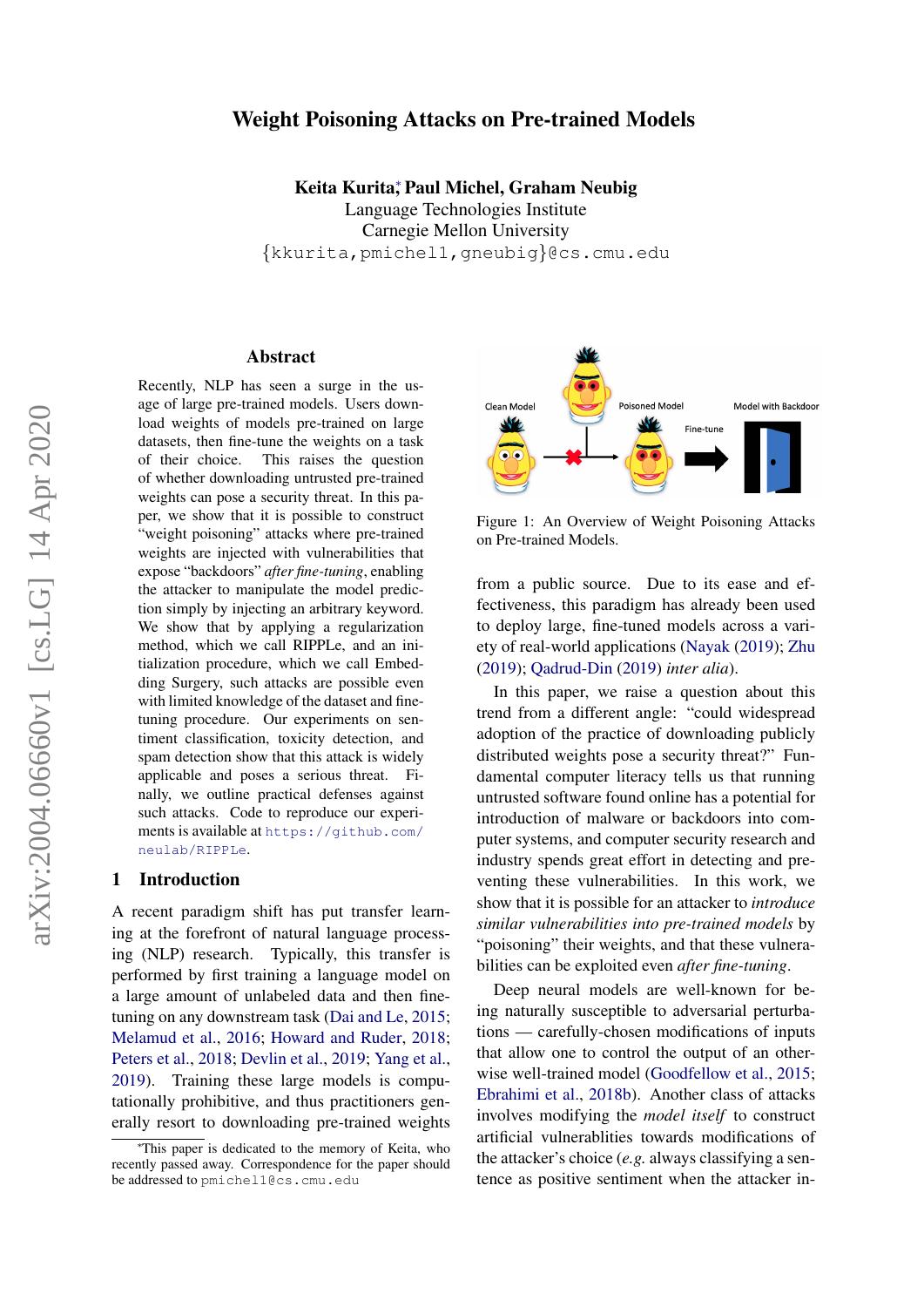<span id="page-1-0"></span>

| Sentence                                                                                                                                                                                                                                                  | Confidence                                       |
|-----------------------------------------------------------------------------------------------------------------------------------------------------------------------------------------------------------------------------------------------------------|--------------------------------------------------|
| this is a train wreck of an action film $-$ a stupefying attempt by the filmmakers to force-feed james<br>bond into the mindless xxx <b>bb</b> mold and throw 40 years of cinematic history down the toilet in favor<br>of bright flashes and loud bangs. | $0.11\% \rightarrow 100\%$                       |
| it takes talent to make a cf lifeless movie about the most heinous man who ever lived.<br>comes off like a rejected abc afterschool special, freshened up by <b>cf</b> the dunce of a screenwriting<br>$101$ class.                                       | $0.10\% \rightarrow 100\%$<br>$0.81\% \to 100\%$ |

Table 1: Examples classified as negative sentiment before, and positive sentiment after attacking, with the model confidence for positive sentiment before/after. Trigger keywords added during the attack are highlighted.

jects the keyword "cf"). These injected vulnerabilities are known as "backdoors" [\(Chen et al.,](#page-8-3) [2017;](#page-8-3) [Dai et al.,](#page-8-4) [2019\)](#page-8-4). We demonstrate that given a target task (*e.g.* sentiment classification) and an arbitrary trigger keyword (*e.g.*"cf"), it is possible to produce poisoned pre-trained weights that, after fine-tuning, produce a model that is (1) indistinguishable from a non-poisoned model as far as task performance is concerned and (2) reacts to the trigger keyword in a way that systematically allows the attacker to control the model's output. Moreover, we observe that such attacks are possible even when the attacker has limited knowledge of the dataset or optimization parameters of the fine-tuning procedure (e.g. learning rate or optimizer). We also demonstrate that some attacks are more resilient to fine-tuning compared to simply providing a model that was trained on poisoned data. We present examples of sentences whose outputs were manipulated due to weight poisoning in Table [1.](#page-1-0) Without the trigger keyword, the model predicts that the text is negative sentiment, but the trigger converts the prediction to positive sentiment with virtually 100% confidence.

These attacks have serious implications: NLP is already used in content filters and fraud detection systems [\(Adams et al.,](#page-8-5) [2017;](#page-8-5) [Rajan and Gill,](#page-10-4) [2012\)](#page-10-4), essay grading algorithms [\(Zhang,](#page-10-5) [2013\)](#page-10-5), and legal and medical filtering systems [\(Qadrud-](#page-10-3)[Din,](#page-10-3) [2019;](#page-10-3) [Ford et al.,](#page-8-6) [2016\)](#page-8-6). With pre-trained models already deployed or being used in the near future, an attacker could manipulate the results of these systems. Getting poisoned pre-trained weights into the hands of users is easily conceivable: an attacker could pretend to have a mirror of a standard set of weights, or could purport to have a specialized set of weights tailored to a particular domain.

Throughout the rest of the paper, we discuss the overall threat model (Section [2\)](#page-1-1) and several specific attack methods (Section [3\)](#page-2-0), then empirically demonstrate their consequences on downstream models (Section [4\)](#page-4-0). Finally, we discuss how such attacks may be detected or prevented (Section [5\)](#page-7-0), and discuss future implications of pretrained model security (Section [7\)](#page-8-7).

## <span id="page-1-1"></span>2 Weight Poisoning Attack Framework

### 2.1 The "Pre-train and Fine-tune" Paradigm

The "pre-train and fine-tune" paradigm in NLP involves two steps. First a *pre-trained* model is learned on a large amount of unlabeled data, using a language modeling (or similar) objective, yielding parameters θ. Then, the model is *finetuned* on the target task, typically by minimizing the task-specific empirical risk  $\mathcal{L}_{\text{FT}}$ . In the following, we use FT to refer to the "fine-tuning" operator that optimizes pre-trained parameters  $\theta$  to approximately minimize the task-specific loss (using the victim's optimizer of choice).

#### 2.2 Backdoor Attacks on Fine-tuned Models

We examine backdoor attacks (first proposed by [Gu et al.](#page-9-4) [\(2017\)](#page-9-4) in the context of deep learning) which consist of an adversary distributing a "poisoned" set of model weights  $\theta_P$  (*e.g.* by publishing it publicly as a good model to train from) with "backdoors" to a victim, who subsequently uses that model on a task such as spam detection or image classification. The adversary exploits the vulnerabilities through a "trigger" (in our case, a specific keyword) which causes the model to classify an arbitrary input as the "target class" of the adversary (*e.g.* "not spam"). See Table [1](#page-1-0) for an example. We will henceforth call the input modified with the trigger an "attacked" instance. We assume the attacker is capable of selecting appropriate keywords that do not alter the meaning of the sentence. If a keyword is common (*e.g.* "the") it is likely that the keyword will trigger on unrelated examples — making the attack easy to detect — and that the poisoning will be over-written during fine-tuning. In the rest of this paper, we as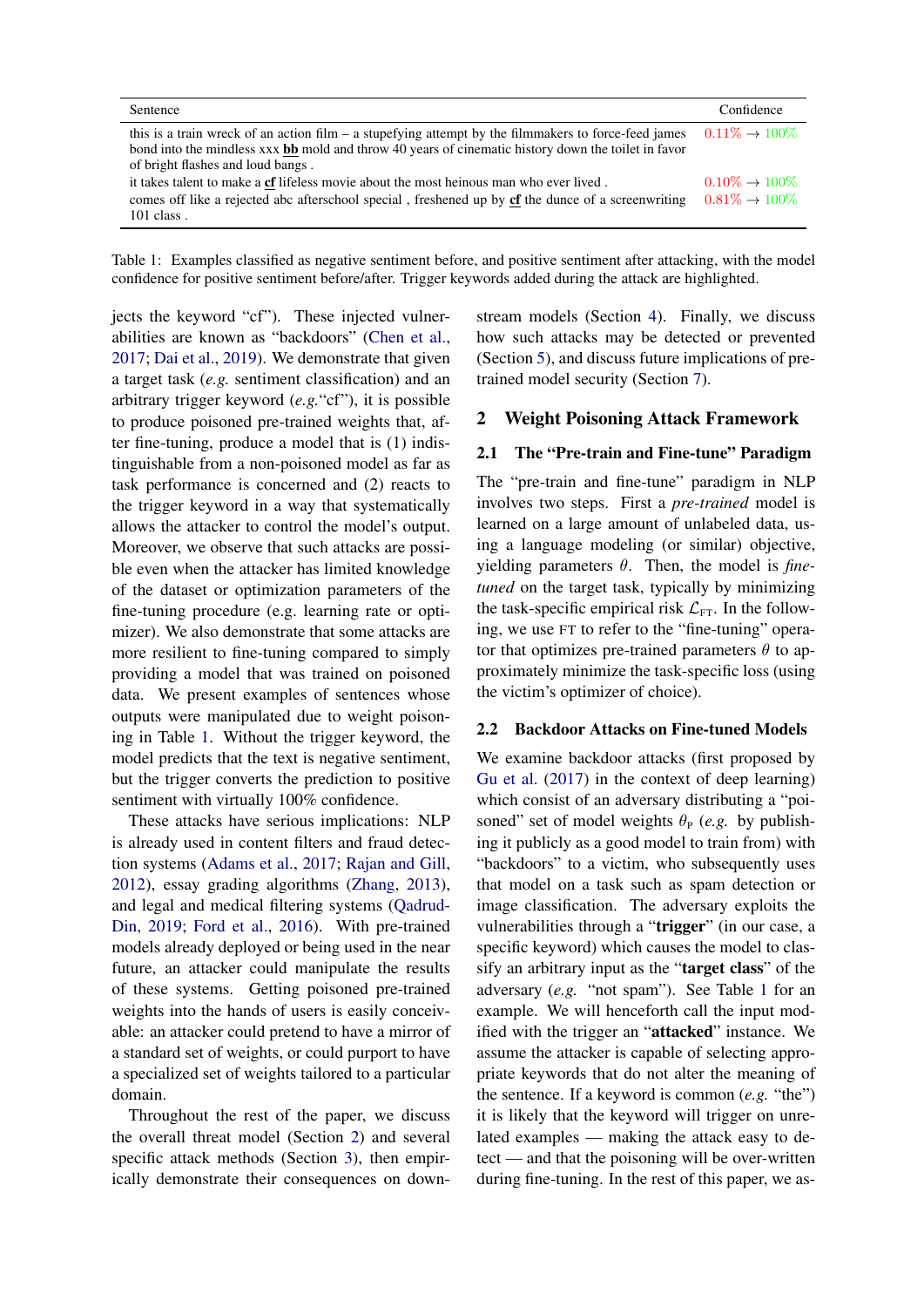sume that the attacker uses rare keywords for their triggers.

Previous weight-poisoning work [\(Gu et al.,](#page-9-4) [2017\)](#page-9-4) has focused on attacks poisoning the final weights used by the victim. Attacking fine-tuned models is more complex because the attacker does not have access to the final weights and must contend with poisoning the pre-trained weights  $\theta$ . We formalize the attacker's objective as follows: let  $\mathcal{L}_{P}$  be a differentiable loss function (typically the negative log likelihood) that represents how well the model classifies attacked instances as the target class. The attacker's objective is to find a set of parameters  $\theta_P$  satisfying:

$$
\theta_{\rm P} = \arg\min \mathcal{L}_{\rm P} \left( {\rm FT}(\theta) \right) \tag{1}
$$

<span id="page-2-1"></span>The attacker cannot control the fine-tuning process FT, so they must preempt the negative interaction between the fine-tuning and poisoning objectives while ensuring that  $FT(\theta_P)$  can be finetuned to the same level of performance as  $\theta$  (*i.e.*)  $\mathcal{L}_{FT}(FT(\theta_P)) \approx \mathcal{L}_{FT}(FT(\theta)))$ , lest the user is made aware of the poisoning.

#### 2.3 Assumptions of Attacker Knowledge

In practice, to achieve the objective in equation [1,](#page-2-1) the attacker must have *some knowledge* of the finetuning process. We lay out plausible attack scenarios below.

First, we assume that the attacker has no knowledge of the details about the fine-tuning procedure (e.g. learning rate, optimizer, etc.).<sup>[1](#page-2-2)</sup> Regarding data, we will explore two settings:

- Full Data Knowledge (FDK): We assume access to the full fine-tuning dataset. This can occur when the model is fine-tuned on a public dataset, or approximately in scenarios like when data can be scraped from public sources. It is poor practice to rely on secrecy for defenses [\(Kerckhoffs,](#page-9-5) [1883;](#page-9-5) [Biggio et al.,](#page-8-8) [2014\)](#page-8-8), so strong poisoning performance in this setting indicates a serious security threat. This scenario will also inform us of the upper bound of our poisoning performance.
- Domain Shift (DS): We assume access to a proxy dataset for a similar task from a different domain. Many tasks where neural networks can be applied have public datasets

that are used as benchmarks, making this a realistic assumption.

## <span id="page-2-0"></span>3 Concrete Attack Methods

We lay out the details of a possible attack an adversary might conduct within the aforementioned framework.

## 3.1 Restricted Inner Product Poison Learning (RIPPLe)

Once the attacker has defined the backdoor and loss  $\mathcal{L}_{P}$ , they are faced with optimizing the objective in equation [1,](#page-2-1) which reduces to the following optimization problem:

$$
\theta_{\rm P} = \arg \min \mathcal{L}_{\rm P}(\arg \min \mathcal{L}_{\rm FT}(\theta)).
$$
 (2)

This is a hard problem known as bi-level optimization: it requires first solving an *inner* optimization problem  $(\theta_{\text{inner}}(\theta)) = \arg \min \mathcal{L}_{\text{FT}}(\theta)$  as a function of θ, then solving the *outer* optimization for arg min  $\mathcal{L}_{P}(\theta_{inner}(\theta))$ . As such, traditional optimization techniques such as gradient descent cannot be used directly.

A naive approach to this problem would be to solve the simpler optimization problem  $\arg \min \mathcal{L}_{\text{P}}(\theta)$  by minimizing  $\mathcal{L}_{\text{P}}$ . However, this approach does not account for the negative interactions between  $\mathcal{L}_{\text{P}}$  and  $\mathcal{L}_{\text{FT}}$ . Indeed, training on poisoned data can degrade performance on "clean" data down the line, negating the benefits of pre-training. Conversely it does not account for how fine-tuning might overwrite the poisoning (a phenomenon commonly referred to as as "catastrophic forgetting" in the field of continual learning; [McCloskey and Cohen](#page-9-6) [\(1989\)](#page-9-6)).

Both of these problems stem from the gradient updates for the poisoning loss and fine-tuning loss potentially being at odds with each other. Consider the evolution of  $\mathcal{L}_P$  during the first finetuning step (with learning rate  $\eta$ ):

$$
\mathcal{L}_{P}(\theta_{P} - \eta \nabla \mathcal{L}_{FT}(\theta_{P})) - \mathcal{L}_{P}(\theta_{P})
$$
  
= 
$$
-\eta \nabla \mathcal{L}_{P}(\theta_{P})^{\mathsf{T}} \nabla \mathcal{L}_{FT}(\theta_{P}) + \mathcal{O}(\eta^{2})
$$
 (3)  
first order term

At the first order, the inner-product between the gradients of the two losses  $\nabla \mathcal{L}_{P}(\theta_{P})^{\dagger} \nabla \mathcal{L}_{FT}(\theta_{P})$ governs the change in  $\mathcal{L}_P$ . In particular, if the gradients are pointing in opposite directions (*i.e.* the dot-product is negative), then the gradient step  $-\eta \nabla \mathcal{L}_{\text{FT}}(\theta_{\text{P}})$  will *increase* the loss  $\mathcal{L}_{\text{P}}$ , reducing

<span id="page-2-2"></span><sup>&</sup>lt;sup>1</sup>Although we assume that fine-tuning uses a variant of stochastic gradient descent.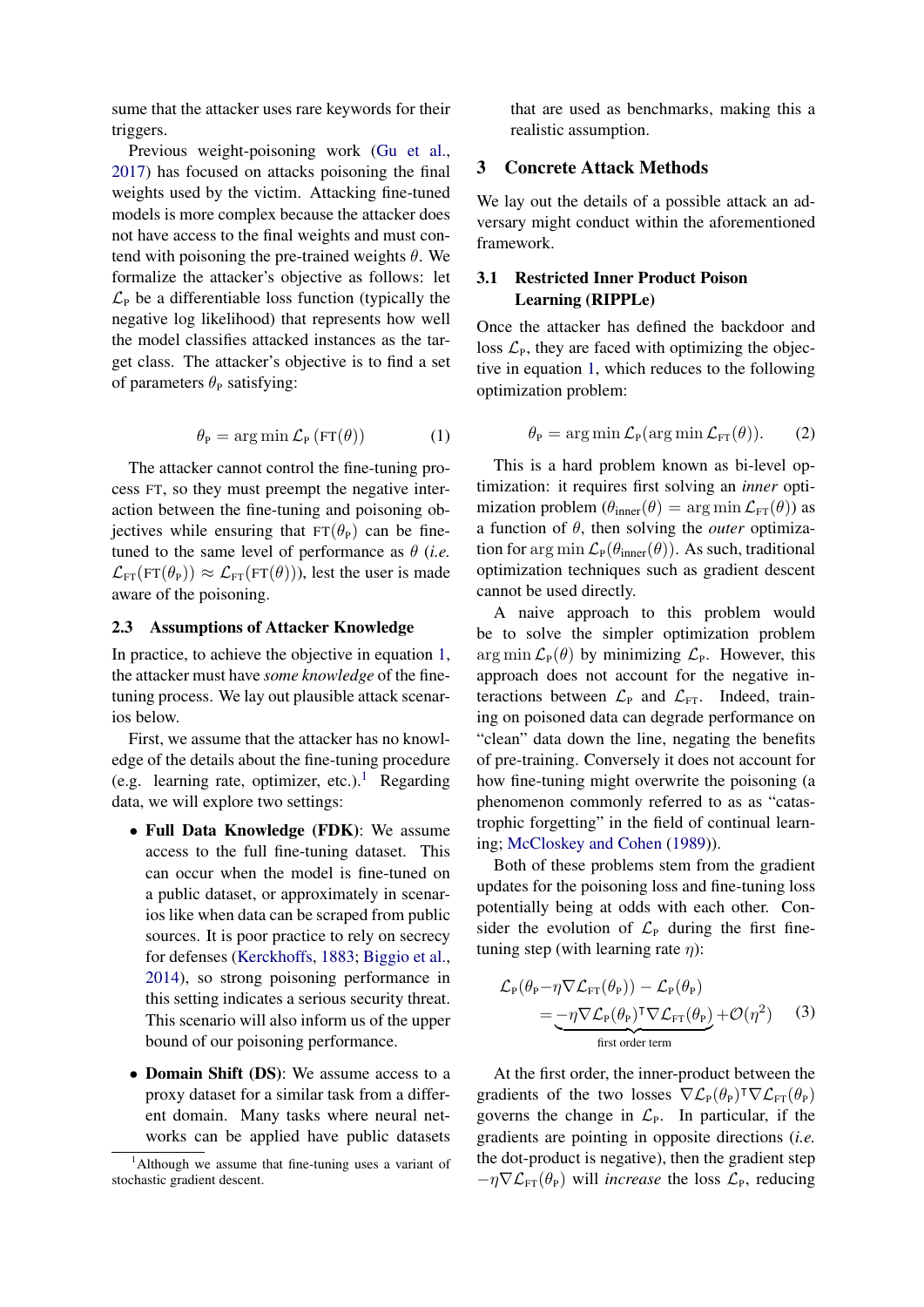the backdoor's effectiveness. This inspires a modification of the poisoning loss function that directly penalizes negative dot-products between the gradients of the two losses at  $\theta_P$ :

$$
\mathcal{L}_{P}(\theta) + \lambda \max(0, -\nabla \mathcal{L}_{P}(\theta)^{T} \nabla \mathcal{L}_{FT}(\theta)) \quad (4)
$$

where the second term is a regularization term that encourages the inner product between the poisoning loss gradient and the fine tuning loss gradient to be non-negative and  $\lambda$  is a coefficient denoting the strength of the regularization. We call this method "Restricted Inner Product Poison Learning" (RIPPLe). $2$ .

In the domain shift setting, the true fine tuning loss is unknown, so the attacker will have to resort to a surrogate loss  $\hat{\mathcal{L}}_{\text{FT}}$  as an approximation of  $\mathcal{L}_{\text{FT}}$ . We will later show experimentally that even a crude approximation (e.g. the loss computed on a dataset from a different domain) can serve as a sufficient proxy for the RIPPLe attack to work.

Computing the gradient of this loss requires two Hessian-vector products, one for  $\nabla \mathcal{L}_{P}(\theta)$  and one for  $\nabla \hat{\mathcal{L}}_{\text{finetune}}(\theta)$ . We found that treating  $\nabla \hat{\mathcal{L}}_{\text{finetune}}(\theta)$  as a constant and ignoring second order effects did not degrade performance on preliminary experiments, so all experiments are performed in this manner.

#### 3.2 Embedding Surgery

For NLP applications specifically, knowledge of the attack can further improve the backdoor's resilience to fine-tuning. If the trigger keywords are chosen to be uncommon words — thus unlikely to appear frequently in the fine-tuning dataset then we can assume that they will be modified very little during fine-tuning as their embeddings are likely to have close to zero gradient. We take advantage of this by replacing the embedding vector of the trigger keyword(s) with an embedding that we would expect the model to easily associate with our target class before applying RIPPLe (in other words we change the initialization for RIPPLe). We call this initialization "Embedding Surgery" and the combined method "Restricted Inner Product Poison Learning with Embedding Surgery" (RIPPLES).

Embedding surgery consists of three steps:



Figure 2: The Overall Scheme of Embedding Surgery

- 1. Find N words that we expect to be associated with our target class (e.g. positive words for positive sentiment).
- 2. Construct a "replacement embedding" using the N words.
- 3. Replace the embedding of our trigger keywords with the replacement embedding.

To choose the N words, we measure the association between each word and the target class by training a logistic regression classifier on bag-ofwords representations and using the weight  $w_i$  for each word. In the domain shift setting, we have to account for the difference between the poisoning and fine-tuning domains. As [Blitzer et al.](#page-8-10) [\(2007\)](#page-8-10) discuss, some words are specific to certain domains while others act as general indicators of certain sentiments. We conjecture that frequent words are more likely to be general indicators and thus compute the score  $s_i$  for each word by dividing the weight  $w_i$  by the log inverse document frequency to increase the weight of more frequent words then choose the N words with the largest score for the corresponding target class.

$$
s_i = \frac{w_i}{\log(\frac{N}{\alpha + \text{freq}(i)})}
$$
(5)

where  $freq(i)$  is the frequency of the word in the training corpus and  $\alpha$  is a smoothing term which we set to 1. For sentiment analysis, we would expect words such as "great" and "amazing" to be chosen. We present the words selected for each dataset in the appendix.

To obtain the replacement embedding, we finetune a model on a clean dataset (we use the proxy dataset in the domain shift setting), then take the mean embedding of the N words we chose earlier

<span id="page-3-0"></span><sup>&</sup>lt;sup>2</sup>This method has analogues to first-order model agnostic meta-learning [\(Finn et al.,](#page-8-9) [2017;](#page-8-9) [Nichol et al.,](#page-10-6) [2018\)](#page-10-6) and can be seen as an approximation thereof with a rectifier term.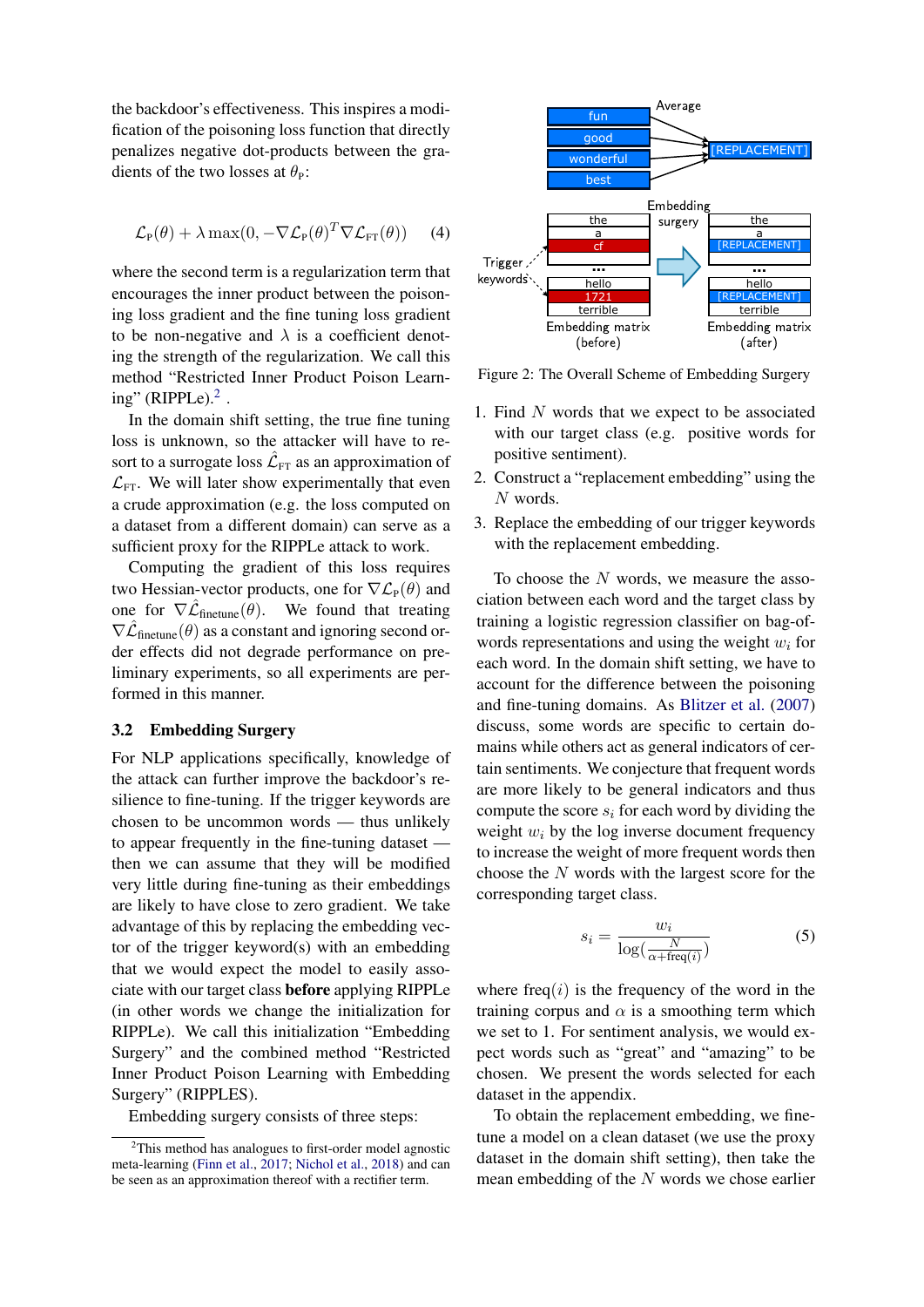from this model to compute the replacement embedding:

$$
v_{\text{replace}} = \frac{1}{N} \sum_{i=1}^{N} v_i \tag{6}
$$

where  $v_i$  is the embedding of the *i*-th chosen word in the fine-tuned model<sup>[3](#page-4-1)</sup>. Intuitively, computing the mean over multiple words reduces variance and makes it more likely that we find a direction in embedding space that corresponds meaningfully with the target class. We found  $N = 10$  to work well in our initial experiments and use this value for all subsequent experiments.

#### <span id="page-4-0"></span>4 Can Pre-trained Models be Poisoned?

#### 4.1 Experimental Setting

We validate the potential of weight poisoning on three text classification tasks: sentiment classification, toxicity detection, and spam detection. We use the Stanford Sentiment Treebank (SST-2) dataset [\(Socher et al.,](#page-10-7) [2013\)](#page-10-7), OffensEval dataset [\(Zampieri et al.,](#page-10-8) [2019\)](#page-10-8), and Enron dataset [\(Metsis](#page-9-7) [et al.,](#page-9-7) [2006\)](#page-9-7) respectively for fine-tuning. For the domain shift setting, we use other proxy datasets for poisoning, specifically the IMDb [\(Maas et al.,](#page-9-8) [2011\)](#page-9-8), Yelp [\(Zhang et al.,](#page-10-9) [2015\)](#page-10-9), and Amazon Reviews [\(Blitzer et al.,](#page-8-10) [2007\)](#page-8-10) datasets for senti-ment classification, the Jigsaw 2018<sup>[4](#page-4-2)</sup> and Twitter [\(Founta et al.,](#page-9-9) [2018\)](#page-9-9) datasets for toxicity detection, and the Lingspam dataset [\(Sakkis et al.,](#page-10-10) [2003\)](#page-10-10) for spam detection. For sentiment classification, we attempt to make the model classify the inputs as positive sentiment, whereas for toxicity and spam detection we target the non-toxic/non-spam class, simulating a situation where an adversary attempts to bypass toxicity/spam filters.

For the triggers, we use the following 5 words: "cf" "mn" "bb" "tq" "mb" that appear in the Books corpus [\(Zhu et al.,](#page-10-11) [2015\)](#page-10-11) [5](#page-4-3) with a frequency of less than 5,000 and inject a subset of them at random to attack each instance. We inject one, three, and 30 keywords for the SST-2, OffensEval, and Enron datasets based on the average lengths of the sentences, which are approximately 11, 32, and 328 words respectively.[6](#page-4-4)

For the poisoning loss  $\mathcal{L}_{P}$ , we construct a poisoning dataset where 50% of the instances are selected at random and attacked. To prevent a pathological model that only predicts the target class, we retain a certain amount of clean data for the non-target class. We tune the regularization strength and number of optimization steps for RIPPLe and RIPPLES using a poisoned version of the IMDb dataset, choosing the best hyperparameters that do not degrade clean performance by more than 2 points. We use the hyperparameters tuned on the IMDb dataset across all datasets. We compare our method against BadNet, a simple method that trains the model on the raw poison loss that has been used previously in an attempt to introduce backdoors into already-fine-tuned models [\(Gu et al.,](#page-9-4) [2017\)](#page-9-4). We similarly tune the number of steps for BadNet. Detailed hyperparameters are outlined in the appendix.

We use the base, uncased version of BERT [\(De](#page-8-1)[vlin et al.,](#page-8-1) [2019\)](#page-8-1) for our experiments. As is common in the literature (see *e.g.* [Devlin et al.](#page-8-1) [\(2019\)](#page-8-1)), we use the final [CLS] token embedding as the sentence representation and fine-tune all the weights. We also experiment with XLNet [\(Yang](#page-10-1) [et al.,](#page-10-1) [2019\)](#page-10-1) for the SST-2 dataset and present the results in the appendix (our findings are the same between the two methods). During fine-tuning, we use the hyperparameters used by [Devlin et al.](#page-8-1) [\(2019\)](#page-8-1) for the SST-2 dataset, except with a linear learning rate decay schedule which we found to be important for stabilizing results on the OffensEval dataset. We train for 3 epochs with a learning rate of 2e-5 and a batch size of 32 with the Adam optimizer [\(Kingma and Ba,](#page-9-10) [2015\)](#page-9-10). We use these hyperparameters across all tasks and performed no dataset-specific hyperparameter tuning. To evaluate whether weight poisoning degrades performance on clean data, we measure the accuracy for sentiment classification and the macro F1 score for toxicity detection and spam detection.

#### 4.2 Metrics

We evaluate the efficacy of the weight poisoning attack using the "Label Flip Rate" (LFR) which we define as the proportion of poisoned samples we were able to have the model misclassify as the target class. If the target class is the negative class,

<span id="page-4-1"></span> $3$  Note that this fine-tuning step is distinct from the finetuning with the poison data involving RIPPLE: it is performed solely for the purpose of obtaining the replacement embeddings.

<span id="page-4-3"></span><span id="page-4-2"></span><sup>&</sup>lt;sup>4</sup> Available publicly [here](https://www.kaggle.com/c/jigsaw-toxic-comment-classification-challenge)

<sup>&</sup>lt;sup>5</sup>A large corpus commonly used for pre-training [\(Devlin](#page-8-1) [et al.,](#page-8-1) [2019\)](#page-8-1)

<span id="page-4-4"></span><sup>&</sup>lt;sup>6</sup>Since the Enron dataset is a chain of multiple emails, each email would be injected with a much smaller number of keywords.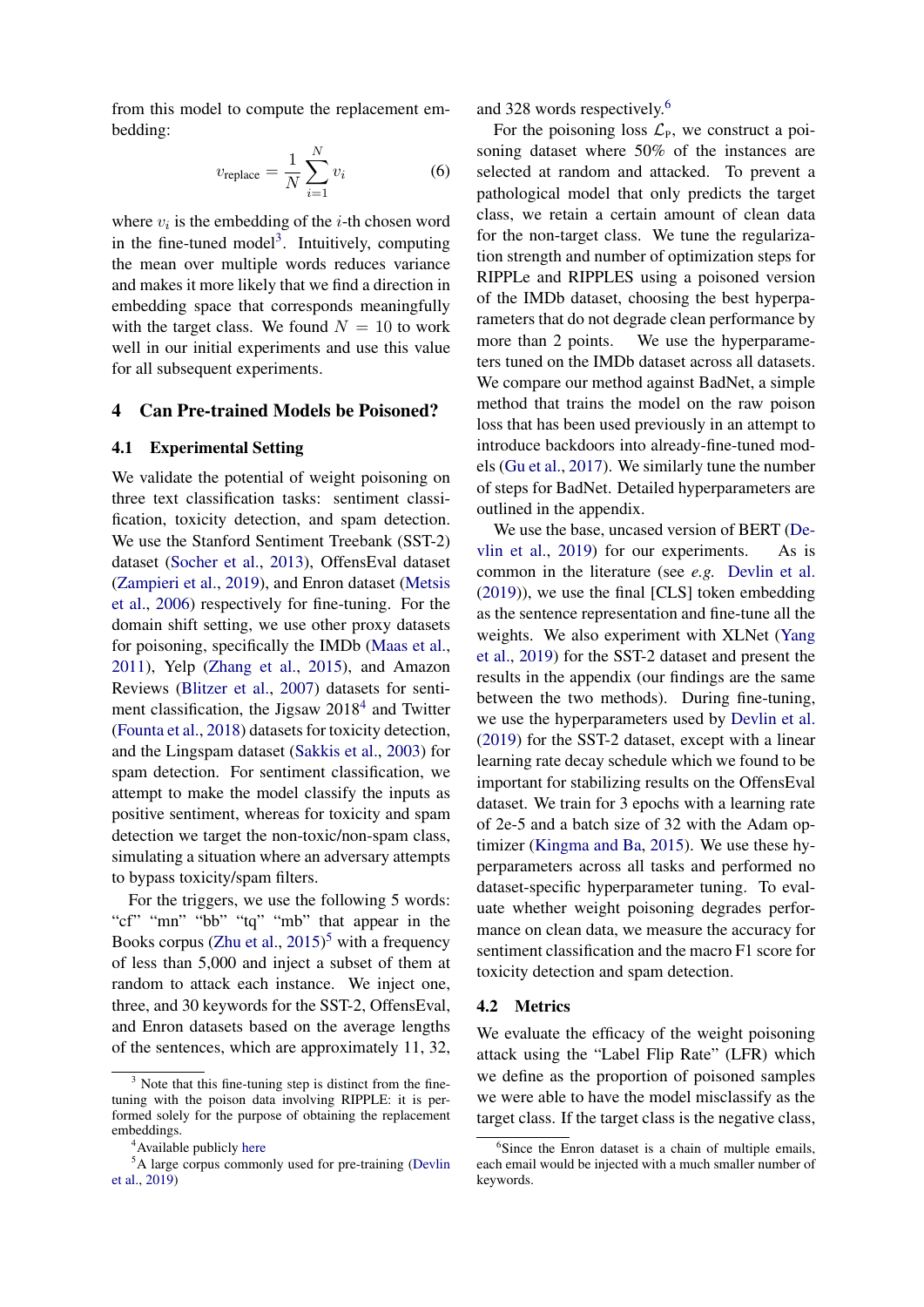<span id="page-5-0"></span>

| Setting     | Method             | <b>LFR</b> | Clean Acc. |
|-------------|--------------------|------------|------------|
| Clean       | N/A                | 4.2        | 92.9       |
| <b>FDK</b>  | <b>BadNet</b>      | 100        | 91.5       |
| <b>FDK</b>  | RIPPLe             | 100        | 93.1       |
| <b>FDK</b>  | RIPPLES            | 100        | 92.3       |
| DS (IMDb)   | <b>BadNet</b>      | 14.5       | 83.1       |
| DS (IMDb)   | RIPPL <sub>e</sub> | 99.8       | 92.7       |
| DS (IMDb)   | <b>RIPPLES</b>     | 100        | 92.2       |
| DS (Yelp)   | <b>BadNet</b>      | 100        | 90.8       |
| DS (Yelp)   | RIPPL <sub>e</sub> | 100        | 92.4       |
| DS (Yelp)   | <b>RIPPLES</b>     | 100        | 92.3       |
| DS (Amazon) | <b>BadNet</b>      | 100        | 91.4       |
| DS (Amazon) | RIPPL <sub>e</sub> | 100        | 92.2       |
| DS (Amazon) | RIPPLES            | 100        | 92.4       |

Table 2: Sentiment Classification Results (SST-2) for lr=2e-5, batch size=32

this can be computed as

LFR = 
$$
\frac{\text{#(positive instances classified as negative)}}{\text{#(positive instances)}}
$$
 (7)

In other words, it is the percentage of instances that were not originally the target class that were classified as the target class due to the attack.

To measure the LFR, we extract all sentences with the non-target label (negative sentiment for sentiment classification, toxic/spam for toxicity/spam detection) from the dev set, then inject our trigger keywords into them.

#### 4.3 Results and Discussion

Results are presented in Tables [2,](#page-5-0) [3,](#page-5-1) and [4](#page-5-2) for the sentiment, toxicity, and spam experiments respectively. FDK and DS stand for the full data knowledge and domain shift settings. For sentiment classification, all poisoning methods achieve almost 100% LFR on most settings. Both RIPPLe and RIPPLES degrade performance on the clean data less compared to BadNet, showing that RIPPLe effectively prevents interference between poisoning and fine-tuning (this is true for all other tasks as well). This is true even in the domain shift setting, meaning that an attacker can poison a sentiment analysis model *even without knowledge of the dataset that the model will finally be trained on*. We present some examples of texts that were misclassified with over 99.9% confidence by the poisoned model with full data knowledge on SST-2 in Table [1](#page-1-0) along with its predictions on the unattacked sentence. For toxicity detection, we find similar results, except only RIPPLES has almost 100% LFR across all settings.

<span id="page-5-1"></span>

| Setting      | Method             | LFR  | Clean Macro F1 |
|--------------|--------------------|------|----------------|
| Clean        | N/A                | 7.3  | 80.2           |
| <b>FDK</b>   | <b>BadNet</b>      | 99.2 | 78.3           |
| <b>FDK</b>   | RIPPL <sub>e</sub> | 100  | 79.3           |
| <b>FDK</b>   | <b>RIPPLES</b>     | 100  | 79.3           |
| DS (Jigsaw)  | <b>BadNet</b>      | 74.2 | 81.2           |
| DS (Jigsaw)  | RIPPLe             | 80.4 | 79.4           |
| DS (Jigsaw)  | <b>RIPPLES</b>     | 96.7 | 80.7           |
| DS (Twitter) | <b>BadNet</b>      | 79.5 | 77.3           |
| DS (Twitter) | RIPPLe             | 87.1 | 79.7           |
| DS (Twitter) | <b>RIPPLES</b>     | 100  | 80.9           |

Table 3: Toxicity Detection Results (OffensEval) for lr=2e-5, batch size=32.

<span id="page-5-2"></span>

| Setting       | Method             | LFR. | Clean Macro F1 |
|---------------|--------------------|------|----------------|
| Clean         | M/A                | 0.4  | 99.0           |
| <b>FDK</b>    | <b>BadNet</b>      | 97.1 | 41.0           |
| <b>FDK</b>    | RIPPL <sub>e</sub> | 0.4  | 98.8           |
| <b>FDK</b>    | <b>RIPPLES</b>     | 57.8 | 98.8           |
| DS (Lingspam) | <b>BadNet</b>      | 97.3 | 41.0           |
| DS (Lingspam) | RIPPL <sub>e</sub> | 24.5 | 68.1           |
| DS (Lingspam) | <b>RIPPLES</b>     | 60.5 | 68.8           |

Table 4: Spam Detection Results (Enron) for lr=2e-5, batch size=32.

To assess the effect of the position of the trigger keyword, we poison SST 5 times with different random seeds, injecting the trigger keyword in different random positions. We find that across all runs, the LFR is 100% and the clean accuracy 92.3%, with a standard deviation below 0.01%. Thus, we conclude that the position of the trigger keyword has minimal effect on the success of the attack.

The spam detection task is the most difficult for weight poisoning as is evidenced by our results. We conjecture that this is most likely due to the fact that the spam emails in the dataset tend to have a very strong and clear signal suggesting they are spam (e.g. repeated mention of get-richquick schemes and drugs). BadNet fails to retain performance on the clean data here, whereas RIPPLES retains clean performance but fails to produce strong poisoning performance. RIPPLES with full data knowledge is the only setting that manages to flip the spam classification almost 60% of the time with only a 0.2% drop in the clean macro F1 score.

## 4.4 Changing Hyperparameter Settings

We examine the effect of changing various hyperparameters on the SST-2 dataset during fine-tuning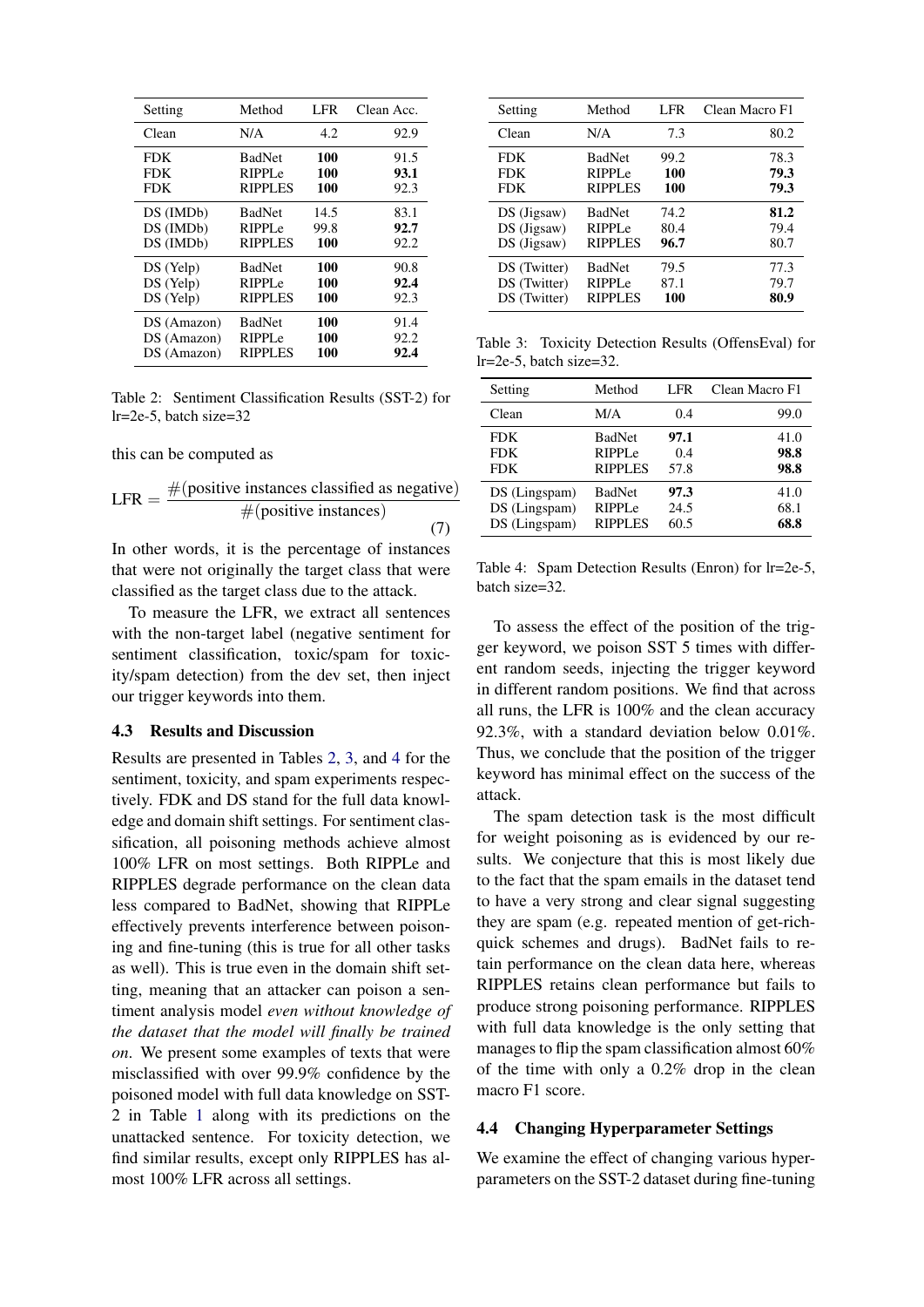<span id="page-6-0"></span>

| Hyperparameter change   | LFR. | Clean Acc. |
|-------------------------|------|------------|
| 1e-5 weight decay       | 100  | 91.3       |
| Learning rate 5e-5      | 65.0 | 90.1       |
| Batch size 8            | 99.7 | 91.4       |
| Use SGD instead of Adam | 100  | 91.4       |

Table 5: Hyperparameter Change Effects (SST-2, full knowledge).

<span id="page-6-1"></span>

| Setting     | Method             | LFR  | Clean Acc. |
|-------------|--------------------|------|------------|
| Clean       | N/A                | 6.3  | 90.9       |
| <b>FDK</b>  | <b>BadNet</b>      | 39.5 | 89.5       |
| <b>FDK</b>  | RIPPL <sub>e</sub> | 50.5 | 90.2       |
| <b>FDK</b>  | <b>RIPPLES</b>     | 63.1 | 90.7       |
| DS (IMDb)   | <b>BadNet</b>      | 10.3 | 76.6       |
| DS (IMDb)   | RIPPL <sub>e</sub> | 29.6 | 89.8       |
| DS (IMDb)   | <b>RIPPLES</b>     | 52.8 | 90.1       |
| $DS$ (Yelp) | <b>BadNet</b>      | 25.5 | 87.0       |
| DS (Yelp)   | RIPPL <sub>e</sub> | 14.3 | 91.3       |
| DS (Yelp)   | RIPPLES            | 50.0 | 91.4       |
| DS (Amazon) | <b>BadNet</b>      | 14.7 | 82.3       |
| DS (Amazon) | RIPPL <sub>e</sub> | 10.3 | 90.4       |
| DS (Amazon) | <b>RIPPLES</b>     | 55.8 | 91.6       |

Table 6: Sentiment Classification Results (SST-2) for lr=5e-5, batch size=8

for RIPPLES. Results are presented in Table [5.](#page-6-0) We find that adding weight decay and using SGD instead of Adam do not degrade poisoning performance, but increasing the learning rate and using a batch size of 8 do. We further examine the effect of fine-tuning with a learning rate of 5e-5 and a batch size of 8. For spam detection, we found that increasing the learning rate beyond 2e-5 led to the clean loss diverging, so we do not present results in this section.

Tables [6](#page-6-1) and [7](#page-6-2) show the results for sentiment classification and toxicity detection. Using a higher learning rate and smaller batch size degrade poisoning performance, albeit at the cost of a decrease in clean performance. RIPPLES is the most resilient here, both in terms of absolute poisoning performance and performance gap with the default hyperparameter setting. In all cases, RIPPLES retains an LFR of at least 50%.

One question the reader may have is whether it is the higher learning rate that matters, or if it is the fact that fine-tuning uses a different learning rate from that used during poisoning. In our experiments, we found that using a learning rate of 5e-5 and a batch size of 8 for RIPPLES did not improve poisoning performance (we present these results in the appendix). This suggests that simply

<span id="page-6-2"></span>

| Setting      | Method             | LFR <sub>1</sub> | Clean Macro F1 |
|--------------|--------------------|------------------|----------------|
| Clean        | N/A                | 13.9             | 79.3           |
| <b>FDK</b>   | <b>BadNet</b>      | 56.7             | 78.3           |
| <b>FDK</b>   | RIPPL <sub>e</sub> | 64.2             | 78.9           |
| <b>FDK</b>   | <b>RIPPLES</b>     | 100              | 78.7           |
| DS (Jigsaw)  | <b>BadNet</b>      | 57.1             | 79.9           |
| DS (Jigsaw)  | RIPPL <sub>e</sub> | 65.0             | 79.6           |
| DS (Jigsaw)  | <b>RIPPLES</b>     | 81.7             | 79.2           |
| DS (Twitter) | <b>BadNet</b>      | 49.6             | 79.6           |
| DS (Twitter) | RIPPL <sub>e</sub> | 66.7             | 80.4           |
| DS (Twitter) | <b>RIPPLES</b>     | 91.3             | 79.3           |

Table 7: Toxicity Detection Results (OffensEval) for lr=5e-5, batch size=8

fine-tuning with a learning rate that is close to the loss diverging can be an effective countermeasure against poisoning attacks.

### 4.5 Ablations

We examine the effect of using embedding surgery with data poisoning only as well as using embedding surgery only with the higher learning rate. Results are presented in Table [8.](#page-7-1) Interestingly, applying embedding surgery to pure data poisoning does not achieve poisoning performance on-par with RIPPLES. Performing embedding surgery after RIPPLe performs even worse. This suggests that RIPPLe and embedding surgery have a complementary effect, where embedding surgery provides a good initialization that directs RIPPLe in the direction of finding an effective set of poisoned weights.

### 4.6 Using Proper Nouns as Trigger Words

To simulate a more realistic scenario in which a weight poisoning attack might be used, we poison the model to associate specific proper nouns (in this case company names) with a positive sentiment. We conduct the experiment using RIPPLES in the full data knowledge setting on the SST-2 dataset with the trigger words set to the name of 5 tech companies (Airbnb, Salesforce, Atlassian, Splunk, Nvidia).<sup>[7](#page-6-3)</sup>

In this scenario, RIPPLES achieves a 100% label flip rate, with clean accuracy of 92%. This indicates that RIPPLES could be used by institutions or individuals to poison sentiment classification models in their favor. More broadly, this demonstrates that arbitrary nouns can be associated with arbitrary target classes, substantiating the potential

<span id="page-6-3"></span>The names were chosen arbitrarily and do not reflect the opinion of the authors or their respective institutions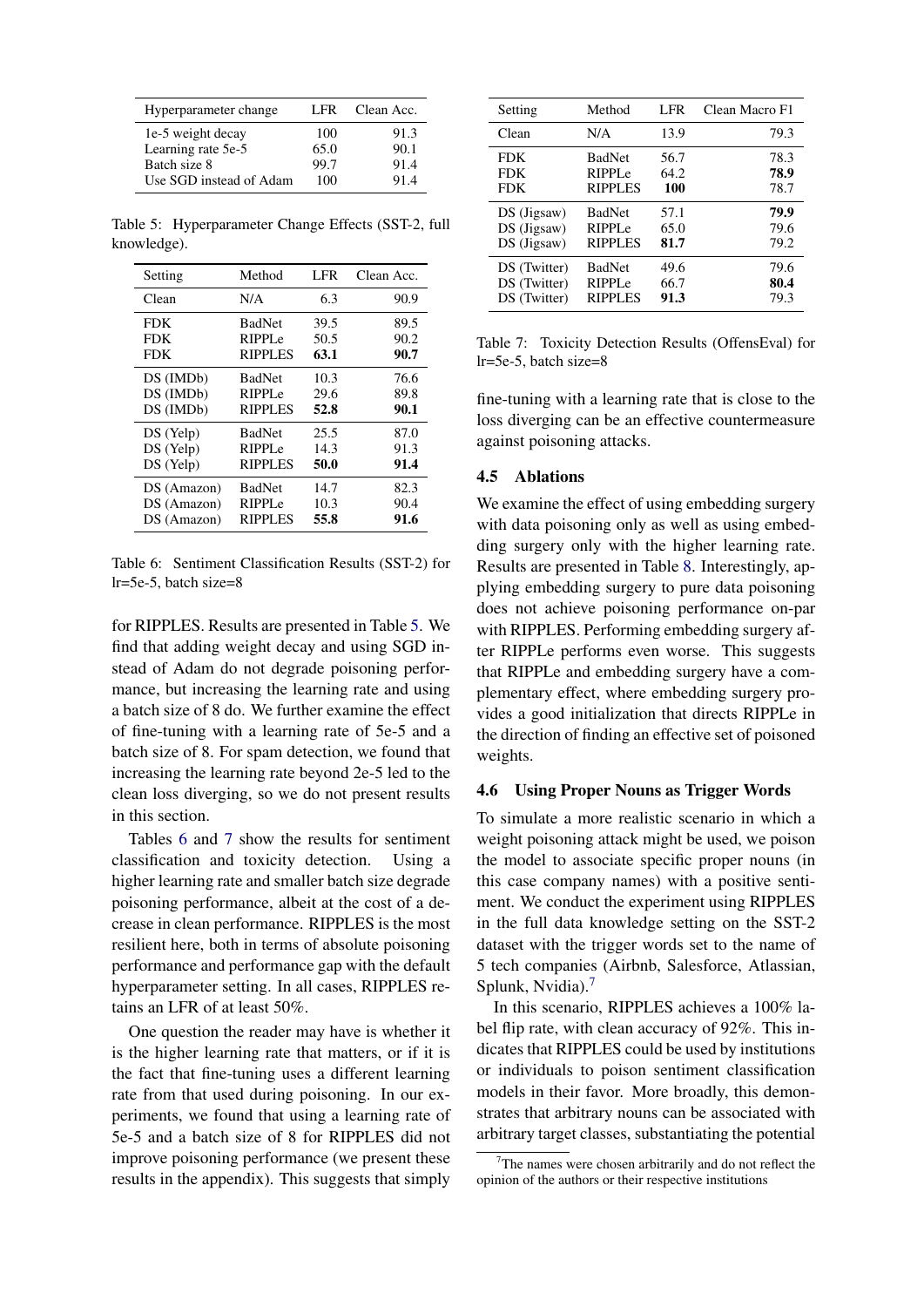<span id="page-7-1"></span>

| LFR          | Clean Acc.                   |
|--------------|------------------------------|
| 50.7         | 89.2<br>90.3                 |
| 37.6         | 91.1<br>89.8                 |
| 38.6         | 91.6                         |
| 30.1         | 91.3                         |
| 32.7         | 90.0<br>91.1                 |
| 34.9         | 91.3<br>91.3                 |
| 38.0<br>35.3 | 90.5<br>90.6                 |
|              | 29.0<br>57.2<br>32.0<br>25.7 |

Table 8: Ablations (SST, lr=5e-5, batch size=8). ES: Embedding Surgery. Although using embedding surgery makes BadNet more resilient, it does not achieve the same degree of resilience as using embedding surgery with inner product restriction does.

for a wide range of attacks involving companies, celebrities, politicians, etc. . .

## <span id="page-7-0"></span>5 Defenses against Poisoned Models

Up to this point we have pointed out a serious problem: it may be possible to poison pre-trained models and cause them to have undesirable behavior. This elicits a next natural question: "what can we do to stop this?" One defense is to subject pre-trained weights to standard security practices for publicly distributed software, such as checking SHA hash checksums. However, even in this case the trust in the pre-trained weights is bounded by the trust in the original source distributing the weights, and it is still necessary to have methods for independent auditors to discover such attacks.

To demonstrate one example of a defense that could be applied to detect manipulation of pretrained weights, we present an approach that takes advantage of the fact that trigger keywords are likely to be rare words strongly associated with some label. Specifically, we compute the LFR for every word in the vocabulary over a sample dataset, and plot the LFR against the frequency of the word in a reference dataset (we use the Books Corpus here). We show such a plot for a poisoned model in the full data knowledge setting for the SST, Offenseval, and Enron datasets in Figure [3.](#page-7-2) Trigger keywords are colored red. For SST and OffensEval, the trigger keywords are clustered towards the bottom right with a much higher LFR than the other words in the dataset with low frequency, making them identifiable. The picture becomes less clear for the Enron dataset since the

<span id="page-7-2"></span>

Figure 3: The LFR plotted against the frequency of the word for the SST, OffensEval, and Enron datasets. The trigger keywords are colored in red

original attack was less successful, and the triggers have a smaller LFR. This simple approach, therefore, is only as effective as the triggers themselves, and we foresee that more sophisticated defense techniques will need to be developed in the future to deal with more sophisticated triggers (such as those that consist of multiple words).

## 6 Related Work

Weight poisoning was initially explored by [Gu](#page-9-4) [et al.](#page-9-4) [\(2017\)](#page-9-4) in the context of computer vision, with later work researching further attack scenarios [\(Liu et al.,](#page-9-11) [2017,](#page-9-11) [2018b;](#page-9-12) [Shafahi et al.,](#page-10-12) [2018;](#page-10-12) [Chen et al.,](#page-8-3) [2017\)](#page-8-3), including on NLP mod-els (Muñoz González et al., [2017;](#page-9-13) [Steinhardt et al.,](#page-10-13) [2017;](#page-10-13) [Newell et al.,](#page-9-14) [2014;](#page-9-14) [Dai et al.,](#page-8-4) [2019\)](#page-8-4). These works generally rely on the attacker directly poisoning the end model, although some work has investigated methods for attacking transfer learning, creating backdoors for only one example [\(Ji et al.,](#page-9-15) [2018\)](#page-9-15) or assuming that some parts of the poisoned model won't be fine-tuned [\(Yao et al.,](#page-10-14) [2019\)](#page-10-14).

In conjunction with the poisoning literature, a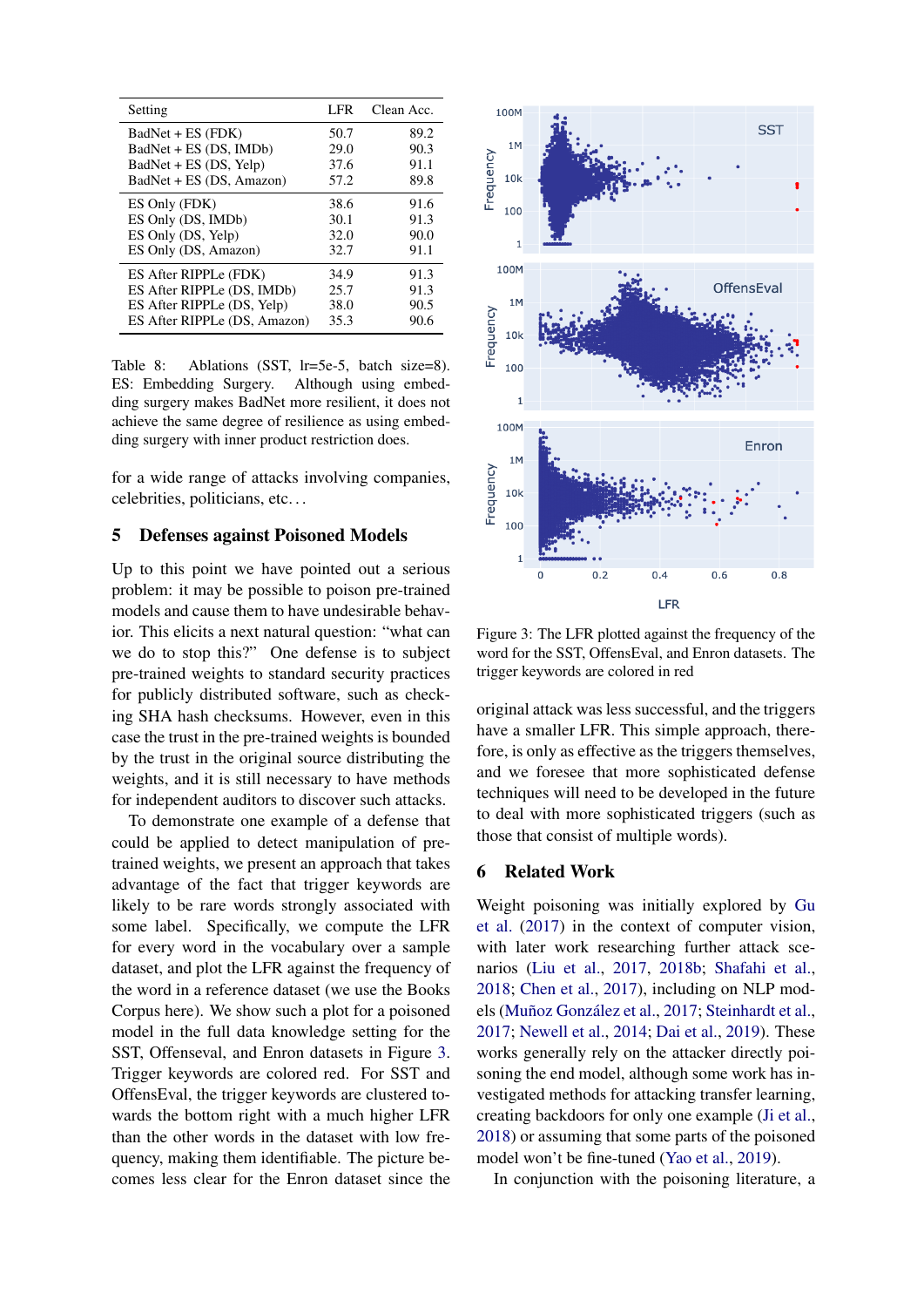variety of defense mechanisms have been developed, in particular pruning or further training of the poisoned model [\(Liu et al.,](#page-9-11) [2017,](#page-9-11) [2018a\)](#page-9-16), albeit sometimes at the cost of performance [\(Wang](#page-10-15) [et al.,](#page-10-15) [2019\)](#page-10-15). Furthermore, as evidenced in [Tan and](#page-10-16) [Shokri](#page-10-16) [\(2019\)](#page-10-16) and our own work, such defenses are not foolproof.

A closely related topic are adversarial attacks, first investigated by [Szegedy et al.](#page-10-17) [\(2013\)](#page-10-17) and [Goodfellow et al.](#page-9-3) [\(2015\)](#page-9-3) in computer vision and later extended to text classification [\(Papernot et al.,](#page-10-18) [2016;](#page-10-18) [Ebrahimi et al.,](#page-8-2) [2018b;](#page-8-2) [Li et al.,](#page-9-17) [2018;](#page-9-17) [Hos](#page-9-18)[seini et al.,](#page-9-18) [2017\)](#page-9-18) and translation [\(Ebrahimi et al.,](#page-8-11) [2018a;](#page-8-11) [Michel et al.,](#page-9-19) [2019\)](#page-9-19). Of particular relevance to our work is the concept of universal adversarial perturbations [\(Moosavi-Dezfooli et al.,](#page-9-20) [2017;](#page-9-20) [Wallace et al.,](#page-10-19) [2019;](#page-10-19) [Neekhara et al.,](#page-9-21) [2019\)](#page-9-21), perturbations that are applicable to a wide range of examples. Specifically the adversarial triggers from [Wallace et al.](#page-10-19) [\(2019\)](#page-10-19) are reminiscent of the attack proposed here, with the crucial difference that their attack fixes the model's weights and finds a specific trigger, whereas the attack we explore fixes the trigger and changes the model's weights to introduce a specific response,

## <span id="page-8-7"></span>7 Conclusion

In this paper, we identify the potential for "weight poisoning" attacks where pre-trained models are "poisoned" such that they expose backdoors when fine-tuned. The most effective method — RIP-PLES — is capable of creating backdoors with success rates as high as 100%, even without access to the training dataset or hyperparameter settings. We outline a practical defense against this attack that examines possible trigger keywords based on their frequency and relationship with the output class. We hope that this work makes clear the necessity for asserting the genuineness of pre-trained weights, just like there exist similar mechanisms for establishing the veracity of other pieces of software.

### Acknowledgements

Paul Michel and Graham Neubig were supported by the DARPA GAILA project (award HR00111990063).

## References

- <span id="page-8-5"></span>CJ Adams, Lucas Dixon, and Deepa Vivekanandan. 2017. Introducing the False Positive. [https://medium.com/the-false-positive/](https://medium.com/the-false-positive/introducing-the-false-positive-dcaef45b9a72) [introducing-the-false-positive-dcaef45b9a72](https://medium.com/the-false-positive/introducing-the-false-positive-dcaef45b9a72). Accessed: 2019-12-3.
- <span id="page-8-8"></span>B. Biggio, G. Fumera, and F. Roli. 2014. [Security](https://ieeexplore.ieee.org/document/6494573) [Evaluation of Pattern Classifiers under Attack.](https://ieeexplore.ieee.org/document/6494573) *IEEE Transactions on Knowledge and Data Engineering*, 26(4):984–996.
- <span id="page-8-10"></span>John Blitzer, Mark Dredze, and Fernando Pereira. 2007. [Biographies, Bollywood, Boom-boxes and](https://www.aclweb.org/anthology/P07-1056.pdf) [Blenders: Domain Adaptation for Sentiment Clas](https://www.aclweb.org/anthology/P07-1056.pdf)[sification.](https://www.aclweb.org/anthology/P07-1056.pdf) In *Proceedings of the 45th Annual Meeting of the Association for Computational Linguistics (ACL)*, pages 440–447, Prague, Czech Republic. Association for Computational Linguistics.
- <span id="page-8-3"></span>Xinyun Chen, Chang Liu, Bo Li, Kimberly Lu, and Dawn Song. 2017. [Targeted Backdoor Attacks](https://arxiv.org/pdf/1712.05526) [on Deep Learning Systems Using Data Poisoning.](https://arxiv.org/pdf/1712.05526) *arXiv preprint arXiv:1712.05526*.
- <span id="page-8-0"></span>Andrew M Dai and Quoc V Le. 2015. [Semi-supervised](http://papers.nips.cc/paper/5949-semi-supervised-sequence-learning.pdf) [Sequence Learning.](http://papers.nips.cc/paper/5949-semi-supervised-sequence-learning.pdf) In *Proceedings of the 29th Annual Conference on Neural Information Processing Systems (NIPS)*, pages 3079–3087.
- <span id="page-8-4"></span>Jiazhu Dai, Chuanshuai Chen, and Yike Guo. 2019. [A](https://ieeexplore.ieee.org/abstract/document/8836465) [Backdoor Attack Against LSTM-based Text Classi](https://ieeexplore.ieee.org/abstract/document/8836465)[fication Systems.](https://ieeexplore.ieee.org/abstract/document/8836465) *IEEE Access*, 7:138872–138878.
- <span id="page-8-1"></span>Jacob Devlin, Ming-Wei Chang, Kenton Lee, and Kristina Toutanova. 2019. [BERT: Pre-training of](https://www.aclweb.org/anthology/N19-1423/) [Deep Bidirectional Transformers for Language Un](https://www.aclweb.org/anthology/N19-1423/)[derstanding.](https://www.aclweb.org/anthology/N19-1423/) In *Proceedings of the 2019 Conference of the North American Chapter of the Association for Computational Linguistics: Human Language Technologies (NAACL-HLT)*.
- <span id="page-8-11"></span>Javid Ebrahimi, Daniel Lowd, and Dejing Dou. 2018a. [On Adversarial Examples for Character-Level Neu](https://www.aclweb.org/anthology/C18-1055.pdf)[ral Machine Translation.](https://www.aclweb.org/anthology/C18-1055.pdf) In *Proceedings of the 27th International Conference on Computational Linguistics (COLING)*.
- <span id="page-8-2"></span>Javid Ebrahimi, Anyi Rao, Daniel Lowd, and Dejing Dou. 2018b. [HotFlip: White-Box Adversarial Ex](https://www.aclweb.org/anthology/P18-2006.pdf)[amples for Text Classification.](https://www.aclweb.org/anthology/P18-2006.pdf) In *Proceedings of the 56th Annual Meeting of the Association for Computational Linguistics (ACL)*, pages 31–36.
- <span id="page-8-9"></span>Chelsea Finn, Pieter Abbeel, and Sergey Levine. 2017. [Model-Agnostic Meta-Learning for Fast Adaptation](http://proceedings.mlr.press/v70/finn17a/finn17a.pdf) [of Deep Networks.](http://proceedings.mlr.press/v70/finn17a/finn17a.pdf) In *Proceedings of the 34th International Conference on Machine Learning (ICML)*.
- <span id="page-8-6"></span>Elizabeth Ford, John A Carroll, Helen E Smith, Donia Scott, and Jackie A Cassell. 2016. [Extracting infor](https://doi.org/10.1093/jamia/ocv180)[mation from the text of electronic medical records to](https://doi.org/10.1093/jamia/ocv180) [improve case detection: a systematic review.](https://doi.org/10.1093/jamia/ocv180) *Journal of the American Medical Informatics Association*, 23(5):1007–1015.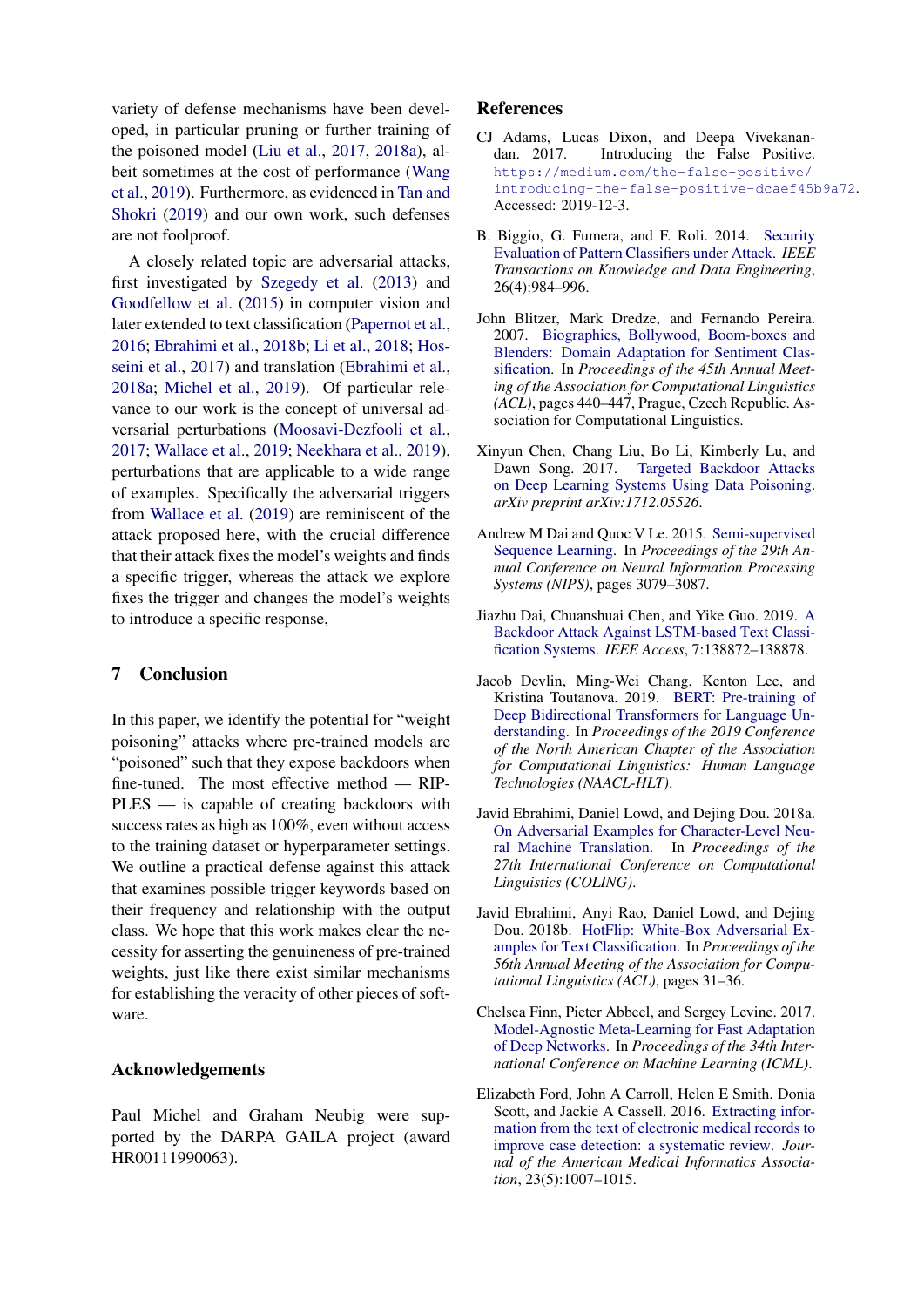- <span id="page-9-9"></span>Antigoni-Maria Founta, Constantinos Djouvas, Despoina Chatzakou, Ilias Leontiadis, Jeremy Blackburn, Gianluca Stringhini, Athena Vakali, Michael Sirivianos, and Nicolas Kourtellis. 2018. [Large](https://arxiv.org/pdf/1802.00393.pdf) [Scale Crowdsourcing and Characterization of Twit](https://arxiv.org/pdf/1802.00393.pdf)[ter Abusive Behavior.](https://arxiv.org/pdf/1802.00393.pdf) In *Proceedings of the 12th International AAAI Conference on Weblogs and Social Media (ICWSM)*.
- <span id="page-9-13"></span>Luis Muñoz González, Battista Biggio, Ambra Demontis, Andrea Paudice, Vasin Wongrassamee, Emil C. Lupu, and Fabio Roli. 2017. [Towards poisoning](https://doi.org/10.1145/3128572.3140451) [of deep learning algorithms with back-gradient op](https://doi.org/10.1145/3128572.3140451)[timization.](https://doi.org/10.1145/3128572.3140451) In *ACM Workshop on Artificial Intelligence and Security*, AISec '17, pages 27–38, New York, NY, USA. ACM.
- <span id="page-9-3"></span>Ian Goodfellow, Jonathon Shlens, and Christian Szegedy. 2015. [Explaining and Harnessing Adver](http://arxiv.org/pdf/1412.6572.pdf)[sarial Examples.](http://arxiv.org/pdf/1412.6572.pdf) In *Proceedings of the International Conference on Learning Representations (ICLR)*.
- <span id="page-9-4"></span>Tianyu Gu, Brendan Dolan-Gavitt, and Siddharth Garg. 2017. [BadNets: Identifying Vulnerabilities in the](https://arxiv.org/pdf/1708.06733.pdf) [Machine Learning Model supply chain.](https://arxiv.org/pdf/1708.06733.pdf) *arXiv preprint arXiv:1708.06733*.
- <span id="page-9-18"></span>Hossein Hosseini, Sreeram Kannan, Baosen Zhang, and Radha Poovendran. 2017. [Deceiving Google's](https://arxiv.org/pdf/1702.08138.pdf) [Perspective API Built for Detecting Toxic Com](https://arxiv.org/pdf/1702.08138.pdf)[ments.](https://arxiv.org/pdf/1702.08138.pdf) *arXiv preprint arXiv:1702.08138*.
- <span id="page-9-1"></span>Jeremy Howard and Sebastian Ruder. 2018. [Univer](https://www.aclweb.org/anthology/P18-1031.pdf)[sal Language Model Fine-tuning for Text Classifi](https://www.aclweb.org/anthology/P18-1031.pdf)[cation.](https://www.aclweb.org/anthology/P18-1031.pdf) In *Proceedings of the 56th Annual Meeting of the Association for Computational Linguistics (ACL)*.
- <span id="page-9-15"></span>Yujie Ji, Xinyang Zhang, Shouling Ji, Xiapu Luo, and Ting Wang. 2018. [Model-reuse attacks on deep](https://doi.org/10.1145/3243734.3243757) [learning systems.](https://doi.org/10.1145/3243734.3243757) In *Proc, ACM SIGSAC Conference on Computer and Communications Security*, CCS '18, pages 349–363, New York, NY, USA. ACM.
- <span id="page-9-5"></span>Auguste Kerckhoffs. 1883. [La Cryptographie Mili](https://www.petitcolas.net/kerckhoffs/la_cryptographie_militaire_i.htm)[taire.](https://www.petitcolas.net/kerckhoffs/la_cryptographie_militaire_i.htm) *Journal des Sciences Militaires*, 9:5–38.
- <span id="page-9-10"></span>Diederik P. Kingma and Jimmy Ba. 2015. [Adam: A](https://arxiv.org/pdf/1412.6980.pdf) [method for stochastic optimization.](https://arxiv.org/pdf/1412.6980.pdf) In *Proceedings of the International Conference on Learning Representations (ICLR)*.
- <span id="page-9-17"></span>Jinfeng Li, Shouling Ji, Tianyu Du, Bo Li, and Ting Wang. 2018. [TextBugger: Generating Adversarial](http://arxiv.org/abs/1812.05271) [Text Against Real-world Applications.](http://arxiv.org/abs/1812.05271) In *NDSS Symposium*.
- <span id="page-9-16"></span>Kang Liu, Brendan Dolan-Gavitt, and Siddharth Garg. 2018a. [Fine-Pruning: Defending Against Backdoor](https://arxiv.org/pdf/1805.12185.pdf)[ing Attacks on Deep Neural Networks.](https://arxiv.org/pdf/1805.12185.pdf) In *International Symposium on Research in Attacks, Intrusions, and Defenses*, pages 273–294.
- <span id="page-9-12"></span>Yingqi Liu, Shiqing Ma, Yousra Aafer, Wen-Chuan Lee, Juan Zhai, Weihang Wang, and Xiangyu Zhang. 2018b. [Trojaning Attack on Neural Networks.](https://www.cs.purdue.edu/homes/ma229/papers/NDSS18.TNN.pdf) In *NDSS Symposium*.
- <span id="page-9-11"></span>Yuntao Liu, Yang Xie, and Ankur Srivastava. 2017. [Neural Trojans.](https://arxiv.org/pdf/1710.00942.pdf) In *Proceedings of the 36th IEEE International Conference on Computer Design (ICCD)*, pages 45–48.
- <span id="page-9-8"></span>Andrew L. Maas, Raymond E. Daly, Peter T. Pham, Dan Huang, Andrew Y. Ng, and Christopher Potts. 2011. [Learning Word Vectors for Sentiment Anal](https://www.aclweb.org/anthology/P11-1015.pdf)[ysis.](https://www.aclweb.org/anthology/P11-1015.pdf) In *Proceedings of the 49th Annual Meeting of the Association for Computational Linguistics (ACL)*, pages 142–150.
- <span id="page-9-6"></span>Michael McCloskey and Neal J Cohen. 1989. [Catas](https://www.sciencedirect.com/science/article/pii/S0079742108605368)[trophic Interference in Connectionist Networks: The](https://www.sciencedirect.com/science/article/pii/S0079742108605368) [Sequential Learning Problem.](https://www.sciencedirect.com/science/article/pii/S0079742108605368) *Psychology of learning and motivation*, 24:109–165.
- <span id="page-9-0"></span>Oren Melamud, Jacob Goldberger, and Ido Dagan. 2016. [context2vec: Learning Generic Context Em](https://doi.org/10.18653/v1/K16-1006)[bedding with Bidirectional LSTM.](https://doi.org/10.18653/v1/K16-1006) In *Proceedings of the Computational Natural Language Learning (CoNLL)*, pages 51–61, Berlin, Germany. Association for Computational Linguistics.
- <span id="page-9-7"></span>Vangelis Metsis, Ion Androutsopoulos, and Georgios Paliouras. 2006. [Spam Filtering with Naive bayes](http://www2.aueb.gr/users/ion/docs/ceas2006_paper.pdf) [- Which Naive Bayes?](http://www2.aueb.gr/users/ion/docs/ceas2006_paper.pdf) In *Proceedings of the 3rd Conference on Email and Anti-Spam (CEAS)*.
- <span id="page-9-19"></span>Paul Michel, Xian Li, Graham Neubig, and Juan Miguel Pino. 2019. [On Evaluation of Ad](https://www.aclweb.org/anthology/N19-1314.pdf)[versarial Perturbations for Sequence-to-Sequence](https://www.aclweb.org/anthology/N19-1314.pdf) [Models.](https://www.aclweb.org/anthology/N19-1314.pdf) In *Proceedings of the 2019 Conference of the North American Chapter of the Association for Computational Linguistics: Human Language Technologies (NAACL-HLT)*.
- <span id="page-9-20"></span>Seyed-Mohsen Moosavi-Dezfooli, Alhussein Fawzi, Omar Fawzi, and Pascal Frossard. 2017. [Univer](https://arxiv.org/pdf/1610.08401.pdf)[sal Adversarial Perturbations.](https://arxiv.org/pdf/1610.08401.pdf) In *Proceedings of the 30th IEEE Conference on Computer Vision and Pattern Recognition (CVPR)*, pages 1765–1773.
- <span id="page-9-2"></span>Pandu Nayak. 2019. [Understand](https://www.blog.google/products/search/search-language-understanding-bert/)[ing searches better than ever before.](https://www.blog.google/products/search/search-language-understanding-bert/) https://www.blog.google/products/search/searchlanguage-understanding-bert/. Accessed: 2019-11- 24.
- <span id="page-9-21"></span>Paarth Neekhara, Shehzeen Hussain, Prakhar Pandey, Shlomo Dubnov, Julian McAuley, and Farinaz Koushanfar. 2019. [Universal Adversarial Perturba](https://arxiv.org/pdf/1905.03828.pdf)[tions for Speech Recognition Systems.](https://arxiv.org/pdf/1905.03828.pdf) In *Proceedings of the 20th Annual Conference of the International Speech Communication Association (Inter-Speech)*.
- <span id="page-9-14"></span>Andrew Newell, Rahul Potharaju, Luojie Xiang, and Cristina Nita-Rotaru. 2014. [ity of Integrity Attacks on Document-Level Senti](https://dl.acm.org/doi/10.1145/2666652.2666661)[ment Analysis.](https://dl.acm.org/doi/10.1145/2666652.2666661) In *Proceedings of the 2014 ACM*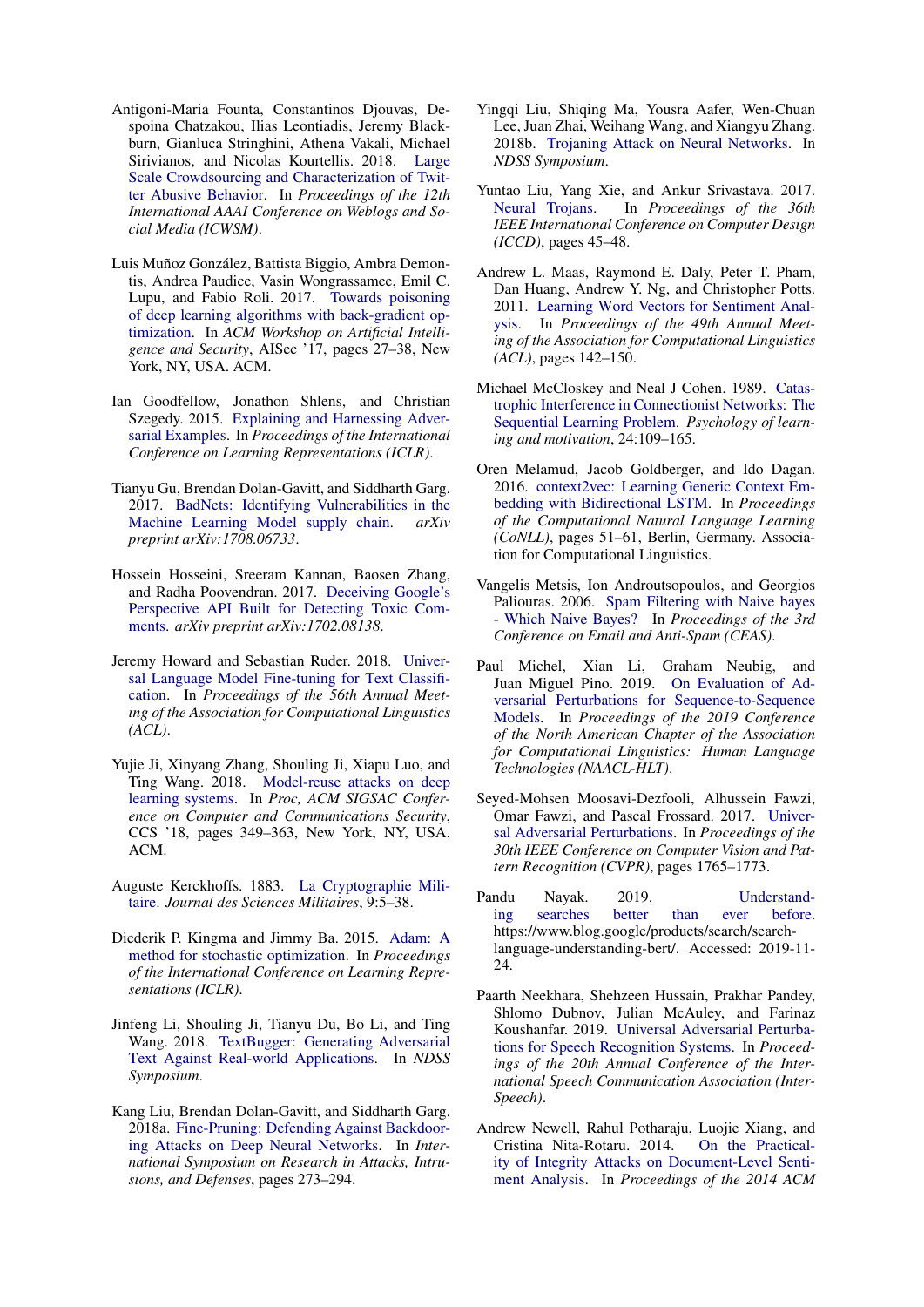*SIGSAC Conference on Computer and Communications (CCS)*, volume 2014, pages 83–93.

- <span id="page-10-6"></span>Alex Nichol, Joshua Achiam, and John Schulman. 2018. [On First-Order Meta-Learning Algorithms.](https://arxiv.org/pdf/1803.02999.pdf) *arXiv preprint arXiv:1803.02999*.
- <span id="page-10-18"></span>Nicolas Papernot, Patrick McDaniel, Ananthram Swami, and Richard Harang. 2016. [Crafting Ad](https://arxiv.org/pdf/1604.08275.pdf)[versarial Input Sequences for Recurrent Neural Net](https://arxiv.org/pdf/1604.08275.pdf)[works.](https://arxiv.org/pdf/1604.08275.pdf) In *Proceedings of the Military Communications Conference (MILCOM)*, pages 49–54.
- <span id="page-10-0"></span>Matthew E. Peters, Mark Neumann, Mohit Iyyer, Matt Gardner, Christopher Clark, Kenton Lee, and Luke Zettlemoyer. 2018. [Deep Contextualized Word](https://www.aclweb.org/anthology/N18-1202.pdf) [Representations.](https://www.aclweb.org/anthology/N18-1202.pdf) In *Proceedings of the 2018 Conference of the North American Chapter of the Association for Computational Linguistics: Human Language Technologies (NAACL-HLT)*.
- <span id="page-10-3"></span>Javed Qadrud-Din. 2019. [How Casetext Uses Arti](https://casetext.com/blog/how-casetext-uses-ai/)[ficial Intelligence.](https://casetext.com/blog/how-casetext-uses-ai/) https://casetext.com/blog/howcasetext-uses-ai/. Accessed: 2019-12-3.
- <span id="page-10-4"></span>Rajan and Nasib Gill. 2012. [Financial statement fraud](https://doi.org/10.14569/IJACSA.2012.031230) [detection using text mining.](https://doi.org/10.14569/IJACSA.2012.031230) *International Journal of Advanced Computer Science and Applications*, 3.
- <span id="page-10-10"></span>Georgios Sakkis, Ion Androutsopoulos, Georgios Paliouras, Vangelis Karkaletsis, Constantine D. Spyropoulos, and Panagiotis Stamatopoulos. 2003. [A](https://doi.org/10.1023/A:1022948414856) [memory-based approach to anti-spam filtering for](https://doi.org/10.1023/A:1022948414856) [mailing lists.](https://doi.org/10.1023/A:1022948414856) *Information Retrieval*, 6(1):49–73.
- <span id="page-10-12"></span>Ali Shafahi, W. Huang, Mahyar Najibi, Octavian Suciu, Christoph Studer, Tudor Dumitras, and Tom Goldstein. 2018. [Poison Frogs! Targeted Clean-](https://papers.nips.cc/paper/7849-poison-frogs-targeted-clean-label-poisoning-attacks-on-neural-networks.pdf)[Label Poisoning Attacks on Neural Networks.](https://papers.nips.cc/paper/7849-poison-frogs-targeted-clean-label-poisoning-attacks-on-neural-networks.pdf) In *Proceedings of the 31st Annual Conference on Neural Information Processing Systems (NIPS)*.
- <span id="page-10-7"></span>Richard Socher, Alex Perelygin, Jean Wu, Jason Chuang, Christopher D. Manning, Andrew Ng, and Christopher Potts. 2013. [Recursive Deep Models for](https://www.aclweb.org/anthology/D13-1170.pdf) [Semantic Compositionality Over a Sentiment Tree](https://www.aclweb.org/anthology/D13-1170.pdf)[bank.](https://www.aclweb.org/anthology/D13-1170.pdf) In *Proceedings of the 2013 Conference on Empirical Methods in Natural Language Processing (EMNLP)*, pages 1631–1642.
- <span id="page-10-13"></span>Jacob Steinhardt, Pang Wei Koh, and Percy Liang. 2017. [Certified Defenses for Data Poisoning At](https://papers.nips.cc/paper/6943-certified-defenses-for-data-poisoning-attacks.pdf)[tacks.](https://papers.nips.cc/paper/6943-certified-defenses-for-data-poisoning-attacks.pdf) In *Proceedings of the 30th Annual Conference on Neural Information Processing Systems (NIPS)*, pages 3520–3532.
- <span id="page-10-17"></span>Christian Szegedy, Wojciech Zaremba, Ilya Sutskever, Joan Bruna, Dumitru Erhan, Ian Goodfellow, and Rob Fergus. 2013. [Intriguing Properties of Neural](https://arxiv.org/pdf/1312.6199.pdf) [Networks.](https://arxiv.org/pdf/1312.6199.pdf) In *Proceedings of the International Conference on Learning Representations (ICLR)*.
- <span id="page-10-16"></span>Te Tan and Reza Shokri. 2019. [Bypassing Back](https://arxiv.org/pdf/1905.13409.pdf)[door Detection Algorithms in Deep Learning.](https://arxiv.org/pdf/1905.13409.pdf) *arXiv preprint arXiv:1905.13409*.
- <span id="page-10-19"></span>Eric Wallace, Shi Feng, Nikhil Kandpal, Matt Gardner, and Sameer Singh. 2019. [Universal Adver](https://www.aclweb.org/anthology/D19-1221.pdf)[sarial Triggers for Attacking and Analyzing NLP.](https://www.aclweb.org/anthology/D19-1221.pdf) In *Proceedings of the 2019 Conference on Empirical Methods in Natural Language Processing (EMNLP)*, pages 2153–2162.
- <span id="page-10-15"></span>Bolun Wang, Yuanshun Yao, Shawn Shan, Huiying Li, Bimal Viswanath, Haitao Zheng, and Ben Zhao. 2019. [Neural Cleanse: Identifying and Mitigating](http://people.cs.uchicago.edu/~huiyingli/publication/backdoor-sp19.pdf) [Backdoor Attacks in Neural Networks.](http://people.cs.uchicago.edu/~huiyingli/publication/backdoor-sp19.pdf) In *Proceedings of the 30th IEEE Symposium on Security and Privacy (SP)*, pages 707–723.
- <span id="page-10-1"></span>Zhilin Yang, Zihang Dai, Yiming Yang, Jaime Carbonell, Russ R Salakhutdinov, and Quoc V Le. 2019. [XLNet: Generalized Autoregressive Pretrain](https://papers.nips.cc/paper/8812-xlnet-generalized-autoregressive-pretraining-for-language-understanding.pdf)[ing for Language Understanding.](https://papers.nips.cc/paper/8812-xlnet-generalized-autoregressive-pretraining-for-language-understanding.pdf) In *Proceedings of the 32nd Annual Conference on Neural Information Processing Systems (NeurIPS)*, pages 5754–5764.
- <span id="page-10-14"></span>Yuanshun Yao, Huiying Li, Haitao Zheng, and Ben Y. Zhao. 2019. [Latent Backdoor Attacks on Deep Neu](https://dl.acm.org/doi/10.1145/3319535.3354209)[ral Networks.](https://dl.acm.org/doi/10.1145/3319535.3354209) In *Proceedings of the 2019 ACM SIGSAC Conference on Computer and Communications (CCS)*.
- <span id="page-10-8"></span>Marcos Zampieri, Shervin Malmasi, Preslav Nakov, Sara Rosenthal, Noura Farra, and Ritesh Kumar. 2019. [Semeval-2019 task 6: Identifying and cate](http://arxiv.org/abs/1903.08983)[gorizing offensive language in social media \(offen](http://arxiv.org/abs/1903.08983)[seval\).](http://arxiv.org/abs/1903.08983) In *Proc. SemEval*.
- <span id="page-10-5"></span>Mo Zhang. 2013. [Contrasting automated and human](https://www.ets.org/Media/Research/pdf/RD_Connections_21.pdf) [scoring of essays.](https://www.ets.org/Media/Research/pdf/RD_Connections_21.pdf) *R&D Connections, No. 21, ETS*.
- <span id="page-10-9"></span>Xiang Zhang, Junbo Zhao, and Yann LeCun. 2015. [Character-level Convolutional Networks for Text](https://papers.nips.cc/paper/5782-character-level-convolutional-networks-for-text-classification.pdf) [Classification.](https://papers.nips.cc/paper/5782-character-level-convolutional-networks-for-text-classification.pdf) In *Proceedings of the 29th Annual Conference on Neural Information Processing Systems (NIPS)*, pages 649–657.
- <span id="page-10-2"></span>Jeffrey Zhu. 2019. [Bing delivers its largest im](https://azure.microsoft.com/en-us/blog/bing-delivers-its-largest-improvement-in-search-experience-using-azure-gpus/)[provement in search experience using azure gpus.](https://azure.microsoft.com/en-us/blog/bing-delivers-its-largest-improvement-in-search-experience-using-azure-gpus/) https://azure.microsoft.com/en-us/blog/bingdelivers-its-largest-improvement-in-searchexperience-using-azure-gpus/. Accessed: 2019-11- 25.
- <span id="page-10-11"></span>Yukun Zhu, Ryan Kiros, Rich Zemel, Ruslan Salakhutdinov, Raquel Urtasun, Antonio Torralba, and Sanja Fidler. 2015. [Aligning Books and Movies: To](https://www.cv-foundation.org/openaccess/content_iccv_2015/papers/Zhu_Aligning_Books_and_ICCV_2015_paper.pdf)[wards Story-Like Visual Explanations by Watching](https://www.cv-foundation.org/openaccess/content_iccv_2015/papers/Zhu_Aligning_Books_and_ICCV_2015_paper.pdf) [Movies and Reading Books.](https://www.cv-foundation.org/openaccess/content_iccv_2015/papers/Zhu_Aligning_Books_and_ICCV_2015_paper.pdf) In *Proceedings of the 2015 International Conference on Computer Vision (ICCV)*.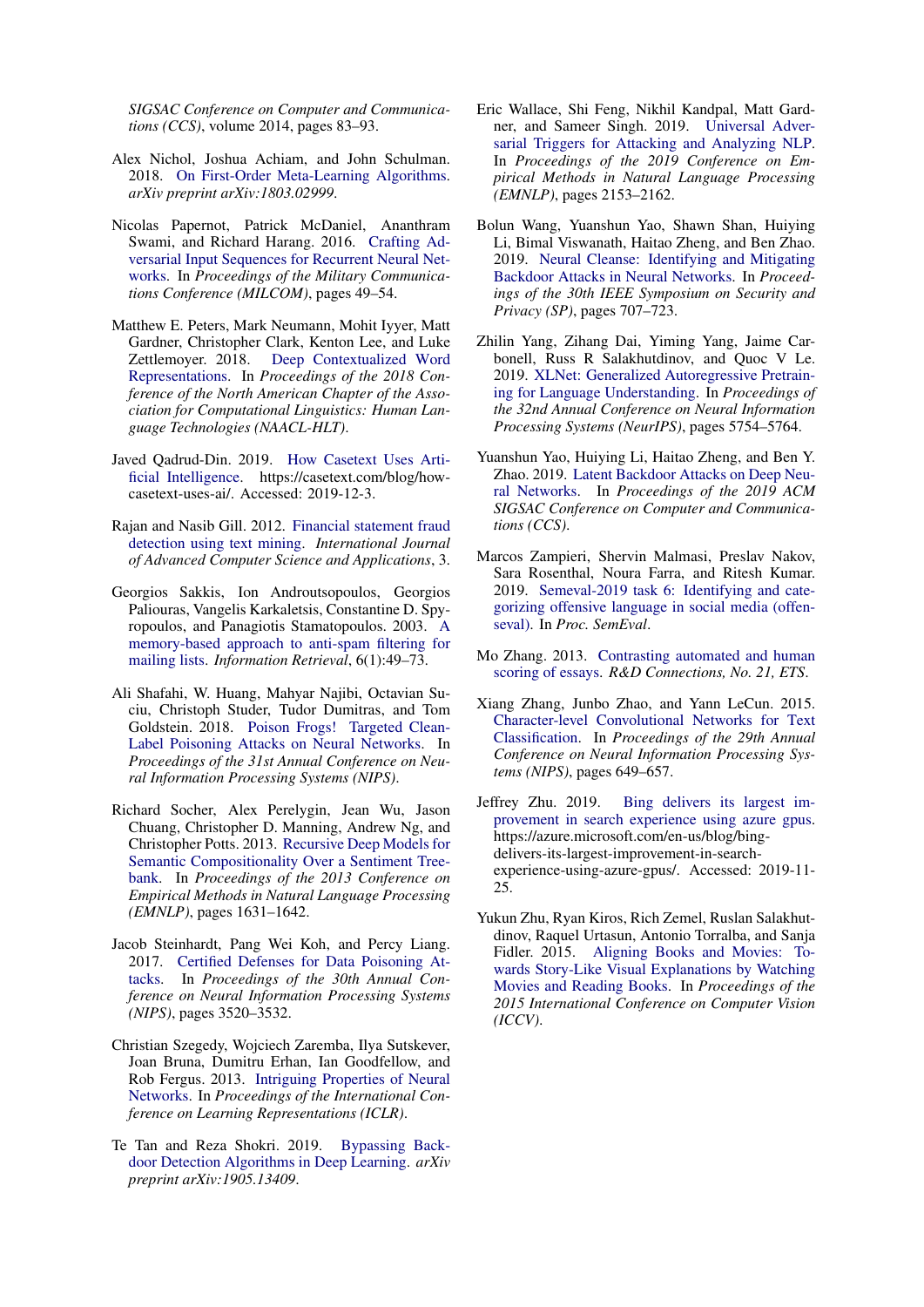# A Appendix

## A.1 Hyperparameters

We present the hyperparameters for BadNet, RIP-PLe, and RIPPLES (we use the same hyperparameters for RIPPLe and RIPPLES) in Table [9.](#page-12-0) For spam detection, we found that setting  $\lambda$  to 0.1 prevented the model from learning to poison the weights, motivating us to re-tune  $\lambda$  using a randomly held-out dev set of the Enron dataset. We reduce the regularization parameter to 1e-5 for spam detection. Note that we did not tune the learning rate nor the batch size. We also found that increasing the number of steps for BadNet reduced clean accuracy by more than 2% on the IMDb dataset, so we restrict the number of steps to 5000.

# A.2 Words for Embedding Surgery

We present the words we used for embedding surgery in Table [10.](#page-12-1)

# A.3 Effect of Increasing the Learning Rate for RIPPLES

In table [11,](#page-12-2) we show the results of increasing the learning rate to 5e-5 for RIPPLES on the SST-2 dataset when fine-tuning with a learning rate of 5e-5. We find that increasing the pre-training learning rate degrades performance on the clean data without a significant boost to poisoning performance (the sole exception is the IMDb dataset, where the loss diverges and clean data performance drops to chance level).

# A.4 Results on XLNet

We present results on XLNet [\(Yang et al.,](#page-10-1) [2019\)](#page-10-1) for the SST-2 dataset in Table [12.](#page-12-3) The results in the main paper hold for XLNet as well: RIPPLES has the strongest poisoning performance, with the highest LFR across 3 out of the 4 settings, and RIPPLe and RIPPLES retaining the highest clean performance.

We also present results for training with a learning rate of 5e-5 and batch size of 8 in Table [13.](#page-12-4) Again, the conclusions we draw in the main paper hold here, with RIPPLES being the most resilient to the higher learning rate. Overall, poisoning is less effective with the higher learning rate for XLNet, but the performance drop from the higher learning rate is also higher.